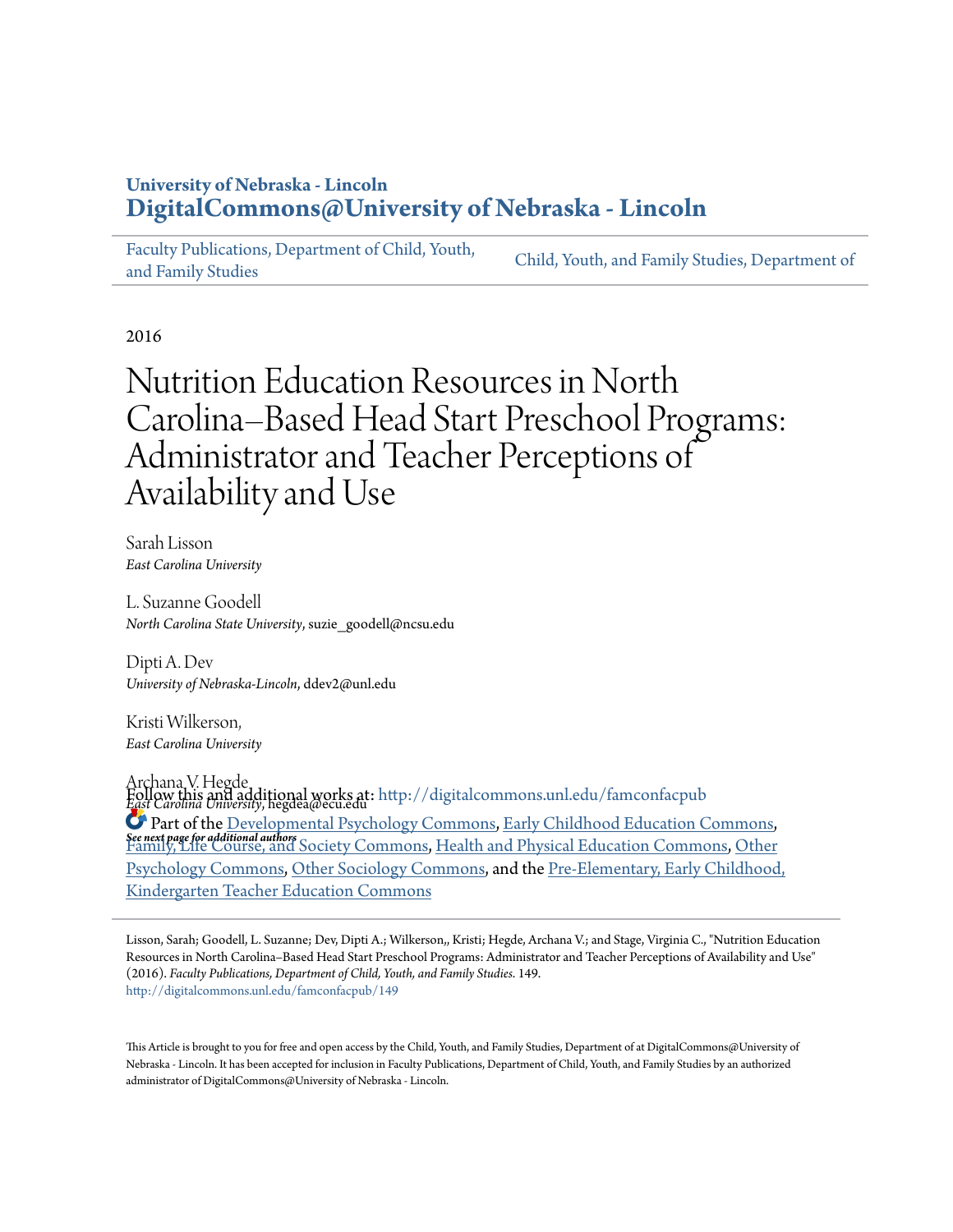# **Authors**

Sarah Lisson; L. Suzanne Goodell; Dipti A. Dev; Kristi Wilkerson,; Archana V. Hegde; and Virginia C. Stage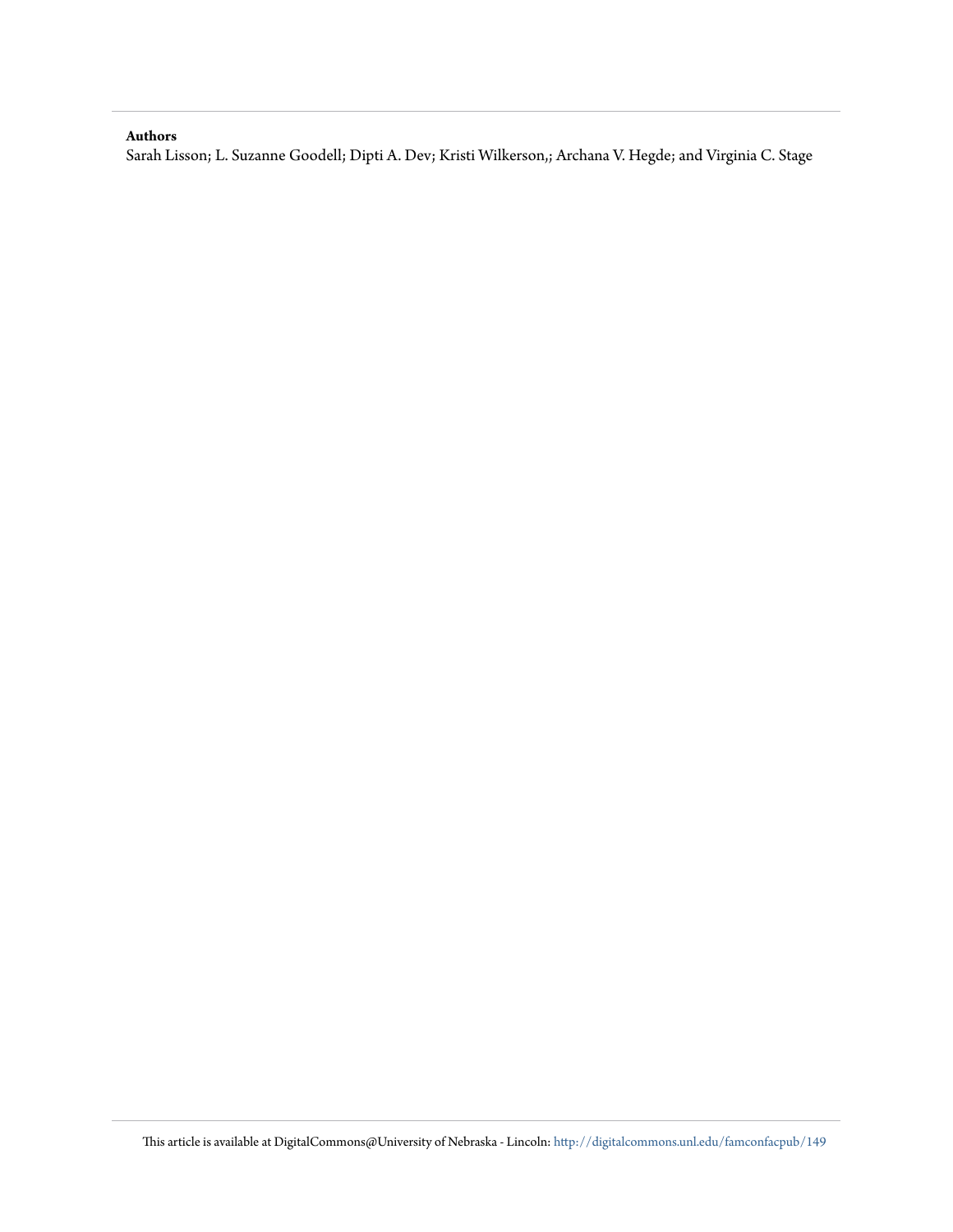Published in *Journal of Nutrition Education and Behavior* 48:9 (2016), pp. 655–663. doi: 10.1016/j.jneb.2016.07.016 Copyright © 2016 Society for Nutrition Education and Behavior. Published by Elsevier, Inc. Used by permission. Accepted July 19, 2016.



# **Nutrition Education Resources in North Carolina–Based Head Start Preschool Programs: Administrator and Teacher Perceptions of Availability and Use**

Sarah Lisson, BS<sup>1</sup>; L. Suzanne Goodell, PhD, RD<sup>2</sup>; Dipti Dev, PhD<sup>3</sup>; Kristi Wilkerson, BS, RDN, LDN<sup>1</sup>; Archana V. Hegde, PhD,  $BK<sup>4</sup>$ ; Virginia C. Stage, PhD, RDN,  $LDN<sup>1</sup>$ 

1 Department of Nutrition Science, College of Allied Health Sciences, East Carolina University, Greenville, NC

- 2 Department of Food, Bioprocessing, and Nutrition Sciences, College of Agricultural and Life Sciences, North Carolina State University, Raleigh, NC
- 3 Department of Child, Youth, and Family Studies, University of Nebraska–Lincoln, Lincoln, NE
- 4 Department of Human Development and Family Science, College of Health and Human Performance, East Carolina University, Greenville, NC

*Corresponding author* — Virginia C. Stage, PhD, RDN, LDN, Department of Nutrition Science, College of Allied Health Sciences, Health Sciences Bldg 4310J, East Carolina University, Greenville, NC 27834; Phone: (252) 744-1001; email: carrawaystagev@ecu.edu

## **Abstract**

- *Objective:* The purpose of this study was to provide new insight into common barriers to the availability and use of nutrition education (NE) resources in Head Start preschool programs based on administrator and teacher perceptions.
- *Methods:* In-depth, semistructured phone interviews  $(n = 63)$  were conducted with administrators  $(n = 31)$  and teachers (n = 32) from North Carolina–based Head Start programs. Interviews were audio-recorded and transcribed verbatim. Data were analyzed qualitatively using content analysis to identify common themes.
- *Results:* Five emergent themes were identified within the areas of NE resource availability and use and barriers to NE resource availability and use. Participants expressed desire for greater organization of existing NE material resources, increased community support, and professional development opportunities for teachers specific to NE. Funding and time constraints were reported as affecting NE resources.
- *Conclusions and Implications:* Creative strategies for addressing NE resource availability and use and barriers (e.g., NE integration with educational standards) in Head Start are needed.

**Keywords:** nutrition education resources, teachers, administrators, Head Start, children, qualitative

# **Introduction**

Over 20% of American preschool children (aged 3–5 years) are overweight or obese, $\frac{1}{2}$  which increases their risk of becoming obese adults and developing weight-related chronic diseases later in life.2-4 Obesity is most prevalent in children from lowincome, low-resource families, who often have limited access to healthy, nutritious, affordable food and safe areas for physical activity and recreation.<sup>1</sup> Many low-income preschoolers attend Head Start (HS), the largest federally funded child care program in the US.5,6 All HS programs are governed by program performance standards that mandate implementation of nutrition education (NE) and the provision of healthy meals and snacks.7 Unfortunately, many HS staff believe they receive inadequate training to provide NE confidently.<sup>8</sup> Furthermore, the amount and quality of NE provided in HS is challenged by many factors including restrictive policies and regulations, NE resources, priority given to NE, and time constraints within the classroom environment.5,7,8

Successful implementation of NE in HS classrooms requires addressing NE barriers by identifying effective and feasible NE resources. Past studies demonstrated the effectiveness of multifaceted, all-inclusive NE resources in producing positive health and behavioral outcomes in preschool children.9-11 Preschool NE resources often combine traditional strategies and materials (e.g., food tastings, activity sheets, music $12,13$ ), incorporate ways to engage families (e.g., recipes sent home), and feature a teacher professional development component (generally specific to a curricular resource).12-15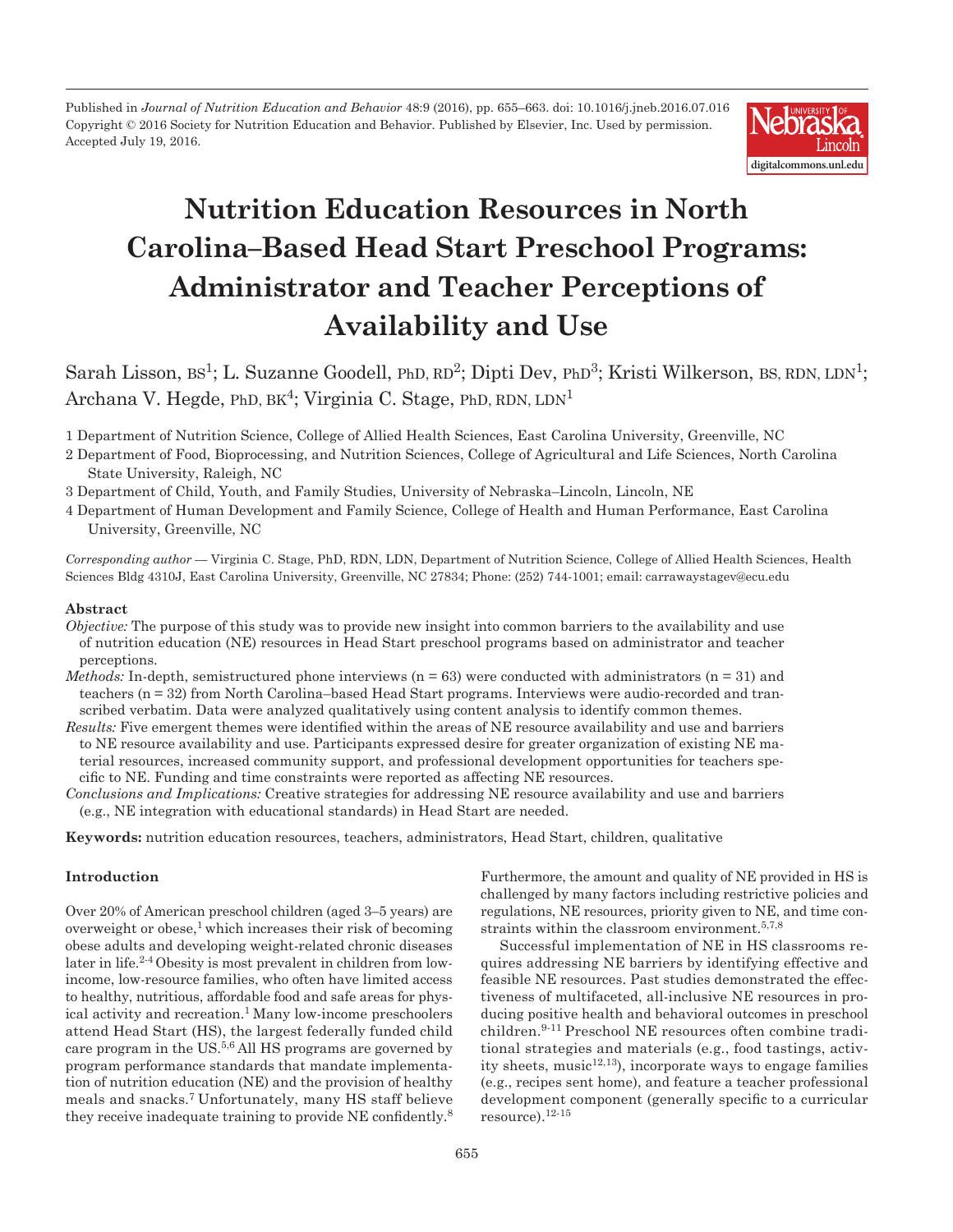Despite the need for a targeted approach to channel NE resources effectively, little is known about HS administrators' and teachers' perceptions of NE resources available for the HS classroom. To date, most studies have focused on developing, implementing, or testing an individual curriculum, program, or intervention rather than examining overall NE resource availability and use.<sup>9-15</sup> Therefore, the purpose of this study was to examine HS administrator and teacher perceptions of resources available to support NE in North Carolina–based programs.

# **Methods**

# *Study Design*

This study presented an inductive content analysis of 63 indepth semistructured interviews exploring HS administrator and teacher perceptions related to NE resources in HS programs. Researchers developed semistructured interview guides using open-ended and in-depth questioning to examine the state of NE as perceived by North Carolina HS administrators and teachers. Throughout the article, the term ''researchers'' indicates those responsible for recruitment and data collection.8 The North Carolina State University Institutional Review Board approved all study materials and methods.

# *Participants and Recruitment*

Researchers obtained a list of all HS-funded organizations within North Carolina through the state's Office of Head Start Collaboration and the North Carolina Head Start Association. A total of 58 Head Start–funded organizations were identified as operational at the time of the study. Researchers recruited participants systematically. To begin, the Directors of each North Carolina–based HS organization were contacted. Directors facilitated recruitment of health/ nutrition coordinators by providing their contact information. Researchers recruited coordinators by contacting them individually via phone to participate in the study. Coordinators then facilitated teacher recruitment by providing information about the study to teachers within their organization. All participants were required to be over age 18 years and employed by a North Carolina– based HS-funded organization.

Researchers compensated participants with a \$20 gift card. Administrators (health/nutrition coordinators) were defined as those responsible for implementing policies and requirements with regard to the HS organizations' federally mandated nutrition requirements. Teachers were defined as those responsible for providing NE to children aged 3–5 years, having direct contact with the children, and needing NE resources.

# *Data Collection*

Four researchers conducted telephone interviews between September, 2011 and May, 2012. Before the beginning of data collection, interviewers were trained in human ethics and qualitative research methods using the 5-phase protocol for training interviewers of Goodell et al.16 As part of the phased training method and in an effort to ensure consistency and credibility, each data collector also completed 2 pilot interviews, 1 with a fellow researcher and 1 with a non– Head Start preschool administrator or teacher. All interviews were conducted using 1 of 2 in-depth, semistructured guides (1 for administrators and 1 for teachers). Eight interview questions, 7 of which were resource-specific, yielded the greatest amount of insight (Table 1). Primary questions were open-ended and broad in nature; researchers used specific and general probes to gain additional insight into perceptions related to HS NE resources. Questions grew more focused and specific as the interview progressed. Guides were initially evaluated for clarity and content through the 4 mock interviews completed during interviewer training. Researchers further revised the guides after the completion of the first 11 interviews (8 coordinators and 3 teachers) to improve the clarity of participants' responses by adding probes regarding specific requirements, restrictions, and strategies related to classroom-based NE. A total of 52 participants responded to the modified guide (23 coordinators and 29 teachers). Each interviewer completed detailed field notes during interviews. Interviews were audio-recorded and all recordings were transcribed verbatim and coded manually using a basic word-processing program. Final interviews lasted 30–90 minutes and concluded with a review of answers received from participants. Participants were then asked for clarification or confirmation of each answer given. Data collection continued until saturation was reached and new insights were no longer obtained from the interview responses. 17

**Table 1.** In-Depth Structured Interview Questions Relating to Nutrition Education Resource Availability and Use

What issues come up when your teachers are teaching nutrition education inside and outside their classroom?

What types of training have your teachers had related to nutrition education?

Do you feel that your teachers need more training related to nutrition education?

Are you aware of any other training available to your teachers related to nutrition education?

What type of training have you had related to nutrition?

Can you provide an example of 1 of your teacher's formal and informal nutrition education activities?

What sort of resources do you wish were available for teaching nutrition education in the classroom?

What would your ideal nutrition education curriculum look like or include?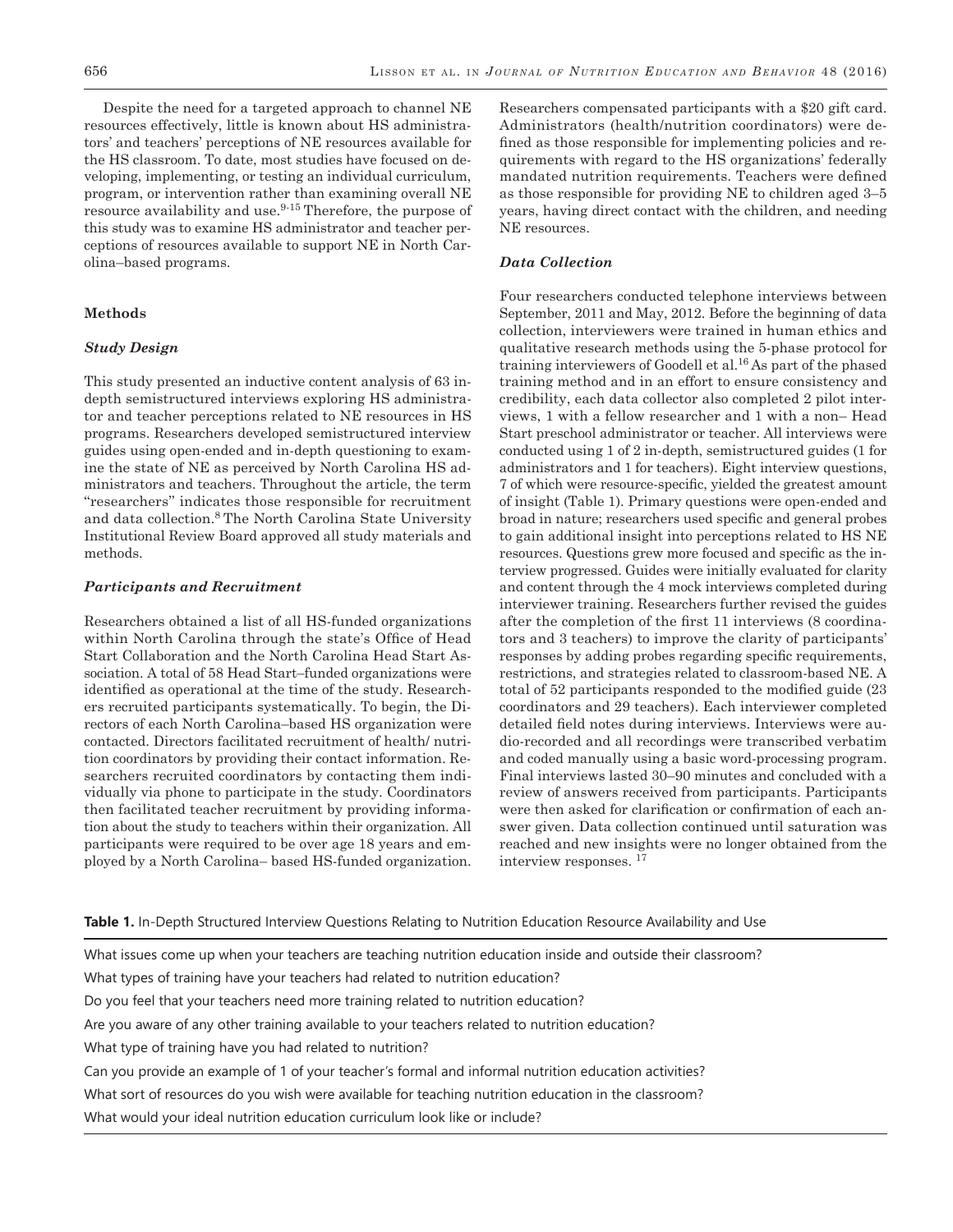#### *Data Management and Analysis*

Analysis was completed using inductive content analysis.18 Each transcript was reviewed independently and underwent memoing and open coding to develop a preliminary coding manual and identify emergent themes. Once codes were defined, final codes were applied to each transcript, emergent themes were confirmed, and representative quotes were identified for each theme. To achieve consensus during analysis, verbal agreement was reached on each applied code and/or identified theme for all transcripts. Decision for agreement was yes or no; disagreements were discussed until consensus was obtained and a final code was determined.<sup>18,19</sup> Throughout this process, similar findings were connected together to develop emergent themes fully.17 Final themes were grouped into 2 categories to describe participants' experiences succinctly with NE resources in North Carolina–based HS preschool programs.

### **Results**

The final sample included 63 HS administrator and teacher interviews (31 health/nutrition coordinators and 32 teachers). The sample represented 60% of North Carolina–based HS organizations, spanning all 3 of the state's geographical regions (mountains, Piedmont, and coastal plain) (Figure). All participants were women aged > 18 years who reported educational attainment of a high school diploma or higher.<sup>8</sup> Consistent with the study objective, 5 emergent themes were categorized into 2 categories: (1) NE resource availability and use, and (2) barriers to NE resource availability and use.

### *Current NE Resource Availability and Use*

Researchers identified 3 emergent themes within the category of NE resource availability and use based on participants' responses: material resources, human resources, and training resources (Table 2). Resources from all 3 themes were reported as being available, used, and/or desired by administrators and teachers. Material resources included items such as books, games, and models used to teach nutrition, as well as technological resources and nutrition curricula. Administrators and teachers listed several types of material resources either available to them or currently being used in their classrooms, including curricula, models, and books. Some administrators and teachers even mentioned the use of gardens to teach children and parents about the origin of familiar fruits and vegetables. Such hands-on resources were considered especially desirable, and multiple teachers wished they ''had more interactive nutritionally based activities.'' However, regarding material resource availability, administrators and teachers reported differing opinions. Some teachers thought they did not have enough materials resources (in general and/or specific types desired by individual teachers), most often owing to funding constraints or a lack of awareness of available resources. On the contrary, administrators often articulated a differing opinion; for example, one administrator stated, ''there are a lot of resources [teachers are] given.''

Many participants expressed a common desire for a single, all-inclusive NE resource or curriculum. Administrators reported wanting an organized, easily accessible collection of materials for teachers to provide NE more easily. One administrator said this resource ''would have lots of activities related to nutrition,'' whereas another stated that the resource ''would include all the materials [teachers] needed [to teach nutrition].'' They believed that having a single resource would allow teachers to spend less time collecting materials or searching for information and more time providing NE. Teachers also discussed the need for greater organization of resources and consolidation of materials; one stating that:

*I would love … to have a resource that I wouldn't have to keep clicking on this and clicking on this, … so I wouldn't have to keep searching forever for something.* 

Similarly, other teachers reported, ''It would be nice to have just a nutrition guidebook that had specific lesson plans and materials to go along with it," and "If we could make all of those curricula into one curriculum, I feel sure that we could teach nutrition more often.''

The second emergent theme was human resources. Participant discussions focused on community members and health professionals (e.g., registered dietitians, dentists, nursing students) who provided educational support in HS classrooms. These human resources were described as valuable because of their level of expertise in health and nutrition, as well as their ability to provide additional supervision and assistance during classroom activities. Administrators often stated that they would appreciate having individuals from outside the classroom assist teachers with NE. Teachers agreed that having individuals from the community visit their classrooms would be helpful. One teacher stated he or she was ''all for it'' because otherwise the teacher ''might miss something that somebody else might be an expert on.'' Despite a desire for community involvement, teachers often stated they were unsure of how to find individuals in the community who would be willing to visit and work with them in their classrooms. One teacher stated that more well-known, accessible community resources were not always available for preschool programs: ''You know, there's like the [Cooperative] Extension, the agriculture department but . they usually go to the older kids.''

Finally, the third emergent theme, training resources, was defined as opportunities within and beyond HS programs for teachers to learn how to provide higher-quality NE. Many of these opportunities were offered through agencies such as the *Child and Adult Food Care Program,* North Carolina Cooperative Extension Service, local health departments, and individual HS programs. The majority of participants agreed that there was a need for more teacher training resources. However, some felt differently, as stated by 1 teacher: ''I do not feel like I need more training; I feel like we need more materials.'' Administrators were also more aware of available resources for teacher professional development than were teachers. Whereas administrators reported the availability of multiple trainings, teachers made statements such as ''We have not had [really any] training on nutrition.''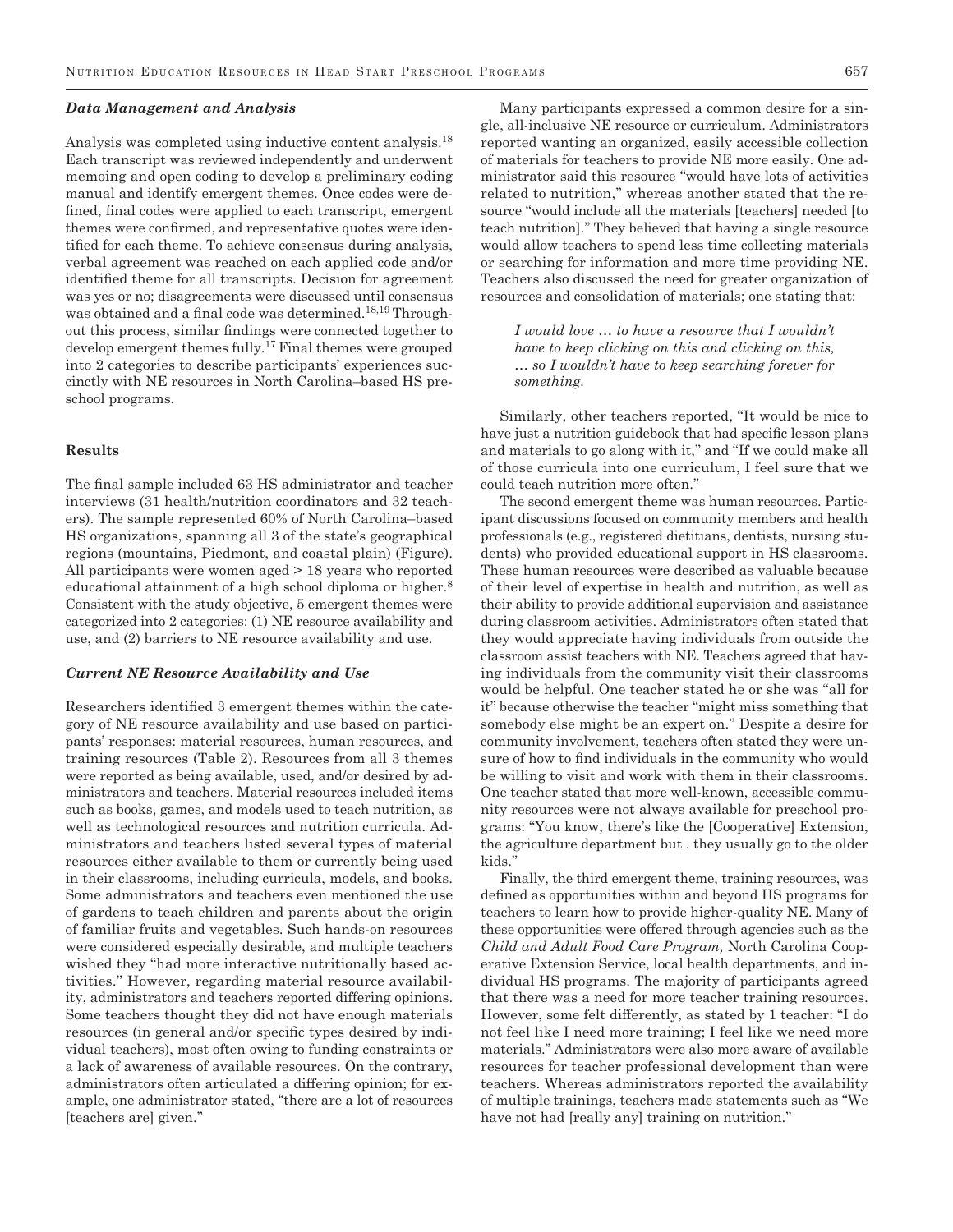

**Figure 1.** Head Start interview participant sites in North Carolina. Arrows stemming from the health coordinator locations represent their authority spanning across multiple counties and centers. Figure 1. Head Start interview participant sites in North Carolina. Arrows stemming from the health coordinator locations represent their authority spanning across multiple counties and centers.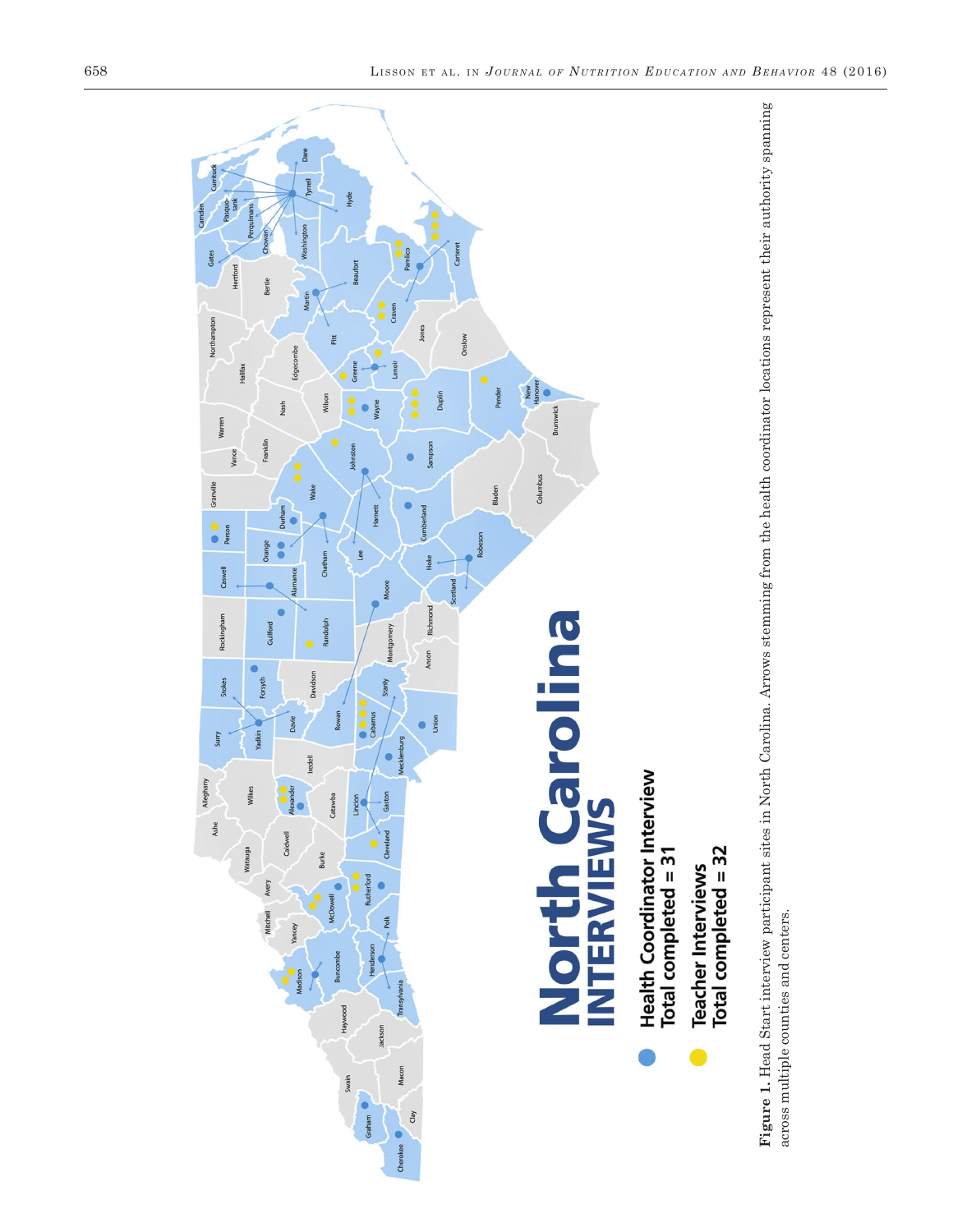|                                            |                                                                                                                                                                                                                                      | <b>Specific Resources Described</b>                                                                                                                                                                                                                                                   |                                                                                                                                                                                                                                                                                                                                                                           |
|--------------------------------------------|--------------------------------------------------------------------------------------------------------------------------------------------------------------------------------------------------------------------------------------|---------------------------------------------------------------------------------------------------------------------------------------------------------------------------------------------------------------------------------------------------------------------------------------|---------------------------------------------------------------------------------------------------------------------------------------------------------------------------------------------------------------------------------------------------------------------------------------------------------------------------------------------------------------------------|
| <b>Main Theme</b>                          | <b>Supporting Participant</b><br>Quotation                                                                                                                                                                                           | <b>General Nutrition</b><br><b>Education Materials</b>                                                                                                                                                                                                                                | <b>Nutrition Education</b><br>Curricula                                                                                                                                                                                                                                                                                                                                   |
| Nutrition education materials              | I think that would make it eas-<br>ier for them, you know, if<br>there were some sort of kits<br>that had lesson plans kind of<br>laid out -administrator                                                                            | • New activities and lesson plans<br>• Catalog of resources library or<br>Internet accessible<br>$\bullet$ Music<br>$\bullet$ Garden<br>• Hands-on books                                                                                                                              | · More Than Mud Pies <sup>20</sup><br>• I Am Moving, I Am Learning <sup>21</sup><br>• Color Me Healthy <sup>22</sup><br>• The Farmer Grows a Rainbow <sup>23</sup><br>$\bullet$ Be Active Kids <sup>24</sup><br>• The Creative Curriculum (Cook-                                                                                                                          |
|                                            | I wish there were more books<br>that I had access to, that I<br>did not have to work so hard<br>for.-teacher                                                                                                                         | • Realistic pictures<br>• Manipulative materials<br>• Resources for parents<br>• Magazines<br>• Handouts                                                                                                                                                                              | ing Unit) <sup>25</sup><br>$\bullet$ FoodPlay <sup>26</sup>                                                                                                                                                                                                                                                                                                               |
| Human resources                            | I wish we had a nutritionist or di-<br>etitian that could come in and<br>teach the kids.—administrator<br>Sometimes it would be help-<br>ful to have an extra person in<br>there when I'm doing the nu-<br>trition activity -teacher | <b>Local Individuals</b><br>• Nutritionist/dietitian<br>· High school students<br>• Nursing students<br>• Communities<br><b>Organizations Offering HR</b><br><b>Support</b><br>• Cooperative Extension<br>• US Department of Agriculture<br>· Health department<br>• Local university | · Special Supplemental Nutrition<br>Program for Women, Infants,<br>and Children<br>• Expanded Food and Nutrition<br><b>Education Program</b><br>• Smart Start<br>· Local hospital<br>• Partnership for Children<br>• Local food bank<br>• Farm bureau<br>• Local horticulture center<br>• North Carolina Nature Center<br>• Centers for Disease Control and<br>Prevention |
|                                            |                                                                                                                                                                                                                                      |                                                                                                                                                                                                                                                                                       | • Blue Cross Blue Shield<br>• School nutrition departments                                                                                                                                                                                                                                                                                                                |
| Training resources and/or<br>opportunities | We have 2 different nutrition<br>education programs that all<br>of our teaching, or educa-<br>tion staff have been trained<br>on.— administrator                                                                                     | <b>Support for Training</b><br>• Veteran staff (peer support)<br>· Yearly required training (pre-<br>service and in-service)<br>• Food service staff training<br>• Parent meetings                                                                                                    | <b>National Resources</b><br>· Dairy Council<br>· Nutrition and Physical Activ-<br>ity Self-Assessment for Child<br>Care <sup>28</sup><br>• Head Start Training                                                                                                                                                                                                           |
|                                            | I could definitely see more<br>training could be readily<br>available. - teacher                                                                                                                                                     | • Workshops<br><b>State-Level Resources</b><br>• Cooperative Extension<br>• Child Health Care Advocate<br>Program<br>• Eat Smart, Move More <sup>27</sup>                                                                                                                             | · Young Men's Christian Associa-<br>tion Training<br>· Training related to specific nu-<br>trition education curricular<br>programs<br>• National Conferences                                                                                                                                                                                                             |
|                                            |                                                                                                                                                                                                                                      | • Local conferences<br>• Sanitation training<br>• Child and adult care food pro-<br>gram training<br>• Other state-funded training<br>programs                                                                                                                                        | <b>Online Resources</b><br>• List serves<br>• Online courses<br>• Preventing obesity in young<br>children training university<br>course                                                                                                                                                                                                                                   |

# **Table 2.** Nutrition Education Resources Reported by North Carolina–Based Head Start Administrators and Teachers (n = 63)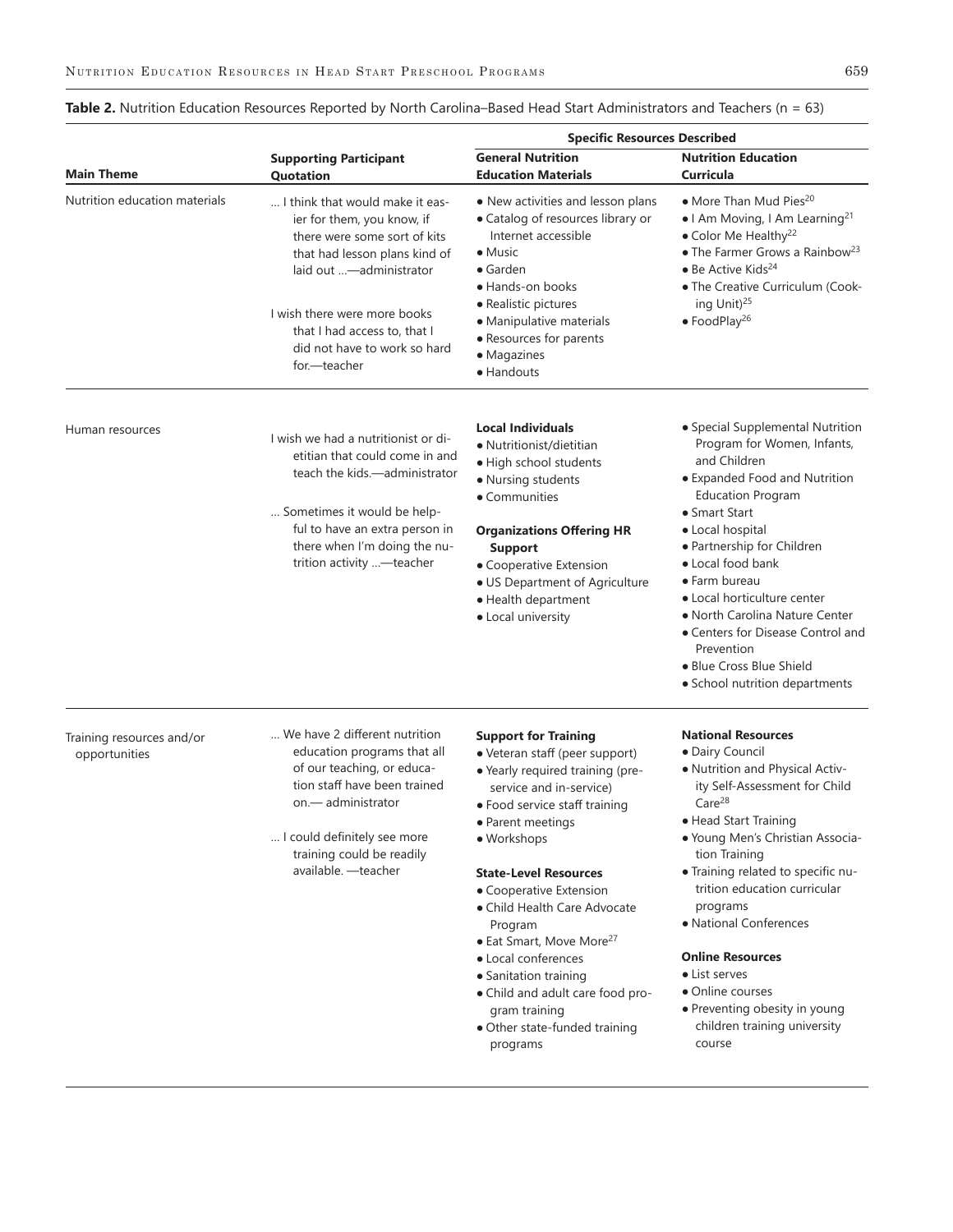#### *Barriers to NE Resource Availability and Use*

Researchers identified 2 emergent themes for barriers appearing to affect NE resources in HS classrooms: funding and time (Table 3). Administrators and teachers described inadequate funding as a barrier limiting their ability to purchase or replace materials, as well as the types of NE resources and strategies they were able to use. One administrator stated that teachers ''have had to turn down the opportunity to teach nutrition in a very innovative way because of the price tag.'' Other administrators and several teachers also said that their programs could not afford to purchase fruits and vegetables to use for hands-on NE activities, such as tastings: ''It would be nice if there was a nutritional fund for the teachers to use to buy things for the children to taste'' [teacher]. A few participants reported using their own money to purchase materials, such as food for NE activities in their classrooms; 1 teacher stated, ''Most of [money for materials] comes out of the teacher's pocket as opposed to the school's pockets or somebody else['s].'' Participants thought that if they were required to provide NE, they should be provided with adequate funding to purchase resources or receive reimbursement for resources purchased with their own money.

Participants often reported difficulty in providing NE owing to time constraints. Many participants described difficulties in finding or creating time for NE among the many other subjects they were required to teach, such as math and reading, and acknowledged that nutrition was sometimes given less priority than these other subjects. One administrator stated, ''Timing is a big factor because you are having a lot of stuff to go over besides just going through nutrition,'' whereas another said, ''To get everything in, [teachers] have to put a little less time for nutrition.''

Limited time was not only a barrier during instructional hours; it also affected lesson planning and teacher training. Teachers reported that time constraints often made it difficult to justify spending time away from the classroom to attend workshops, conferences, and training sessions despite the need for more training. Furthermore, teachers discussed the issue of long time delays for obtaining resources or HS approval for NE activities: ''[H]aving to get everything approved is the part that takes up the time.'' Teachers were less inclined to incorporate NE strategies or activities that

required them to obtain approval, such as tastings or field trips, or submit a formal request for additional resources such as fruits and vegetables. Teachers also reported being less likely to take advantage of resources that required extra time or effort to obtain outside their normal workday. One teacher said that

*The library is awesome but when I'm working 8 hours a day and I'm just exhausted at the end of the day I don't have time to go to the library and focus on my family, too.* 

#### **Discussion**

Head Start programs have an important role in shaping children's nutrition behaviors. For example, NE delivered in preschool settings can help children (aged 3–5 years) increase fruit and vegetable intake.11,29 Many resources are currently available, including curricula and teacher training programs;11-13,15,28-33 however, studies are limited that describe the factors influencing resource availability and use, as well as the types of resources teachers find most effective. This study outlines barriers that may influence NE, as well as current reported use and availability of NE resources in the HS preschool setting.

Consistent with previous studies,  $7,8,34$  time and funding were cited barriers not to only offering NE in the HS classroom but also to obtaining and using NE resources. Administrators and teachers reported that a lack of available funding limited the quantity and types of material NE resources purchased and perceived a need for more funding for NE. One previous study found that over half of HS program directors in the US thought that they did not receive adequate funds to purchase healthy foods and NE resources for their programs. The ideal solution to this problem would be for state or federal agencies to provide additional funding to improve access to NE resources.<sup>6</sup> However, a more feasible approach to overcoming funding constraints may be accomplished by establishing collaborations among nutrition professionals, early childhood educators, and local community partners to help HS programs leverage existing NE material, human, and training resources available locally. For example in North Carolina, free NE resources are available for early childcare

| Barrier | Supporting Participant Quotation                                                                                                                                                                                                                                                | Impact on Nutrition Education                                                                                                                                                                              |
|---------|---------------------------------------------------------------------------------------------------------------------------------------------------------------------------------------------------------------------------------------------------------------------------------|------------------------------------------------------------------------------------------------------------------------------------------------------------------------------------------------------------|
| Funding | We have 6.5 hours with our children and sometimes you<br>can't get it all in  - administrator<br>There's lots of money that's involved that's preventing the<br>children from really experiencing foods, some good<br>nutrition experiences.-teacher                            | • Teachers pay out of pocket for materials<br>• Limited ability to incorporate activities such as<br>food tastings                                                                                         |
| Time    | I wish that there were more resources available free of charge<br>for our program.-administrator<br>It would be great if we could just teach nutrition and health<br>but we also have to teach math and art and writing<br>and music  so we have well-rounded children.—teacher | • Less priority given to nutrition compared with<br>other subjects<br>• Lower likelihood of teachers seeking training<br>* Lower likelihood of teachers incorporating activities<br>requiring pre-approval |

**Table 3.** Barriers to Nutrition Education Resource Availability and Use Reported by North Carolina–Based Head Start Administrators and Teachers ( $n = 63$ )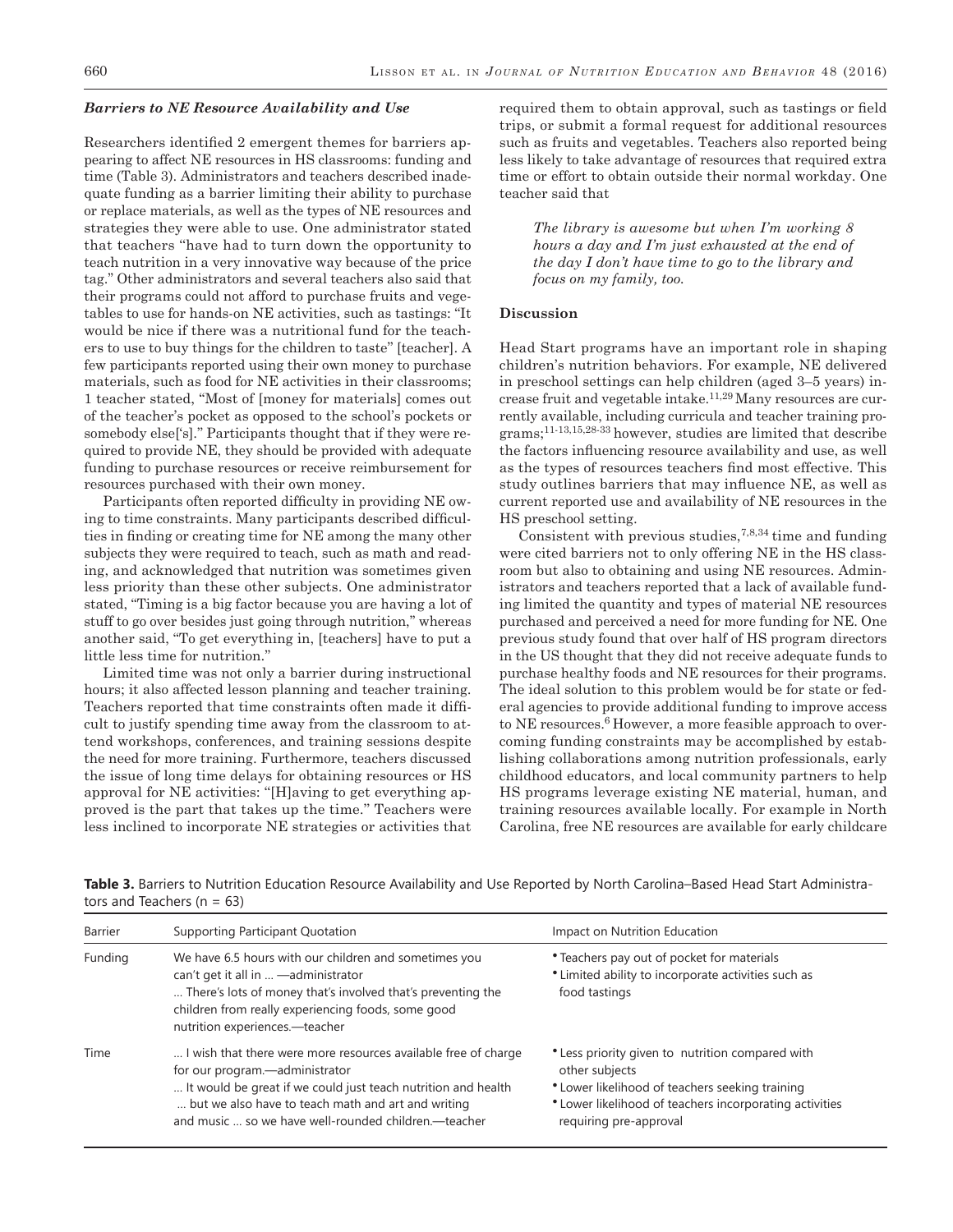settings through the Nutrition and Physical Activity Self-Assessment for Child Care program and Shape NC: Healthy Starts for Young Children program.28,30 Furthermore, NE material resources are available free online to programs nationally from the US Department of Agriculture (USDA)'s *Child and Adult Care Food Program* (CACFP), *Team Nutrition,* and *MyPlate* programs.31,32

Teachers also reported allotting less time for NE compared with other subjects to ensure all required subjects were covered. Because HS is intended to promote kindergarten readiness among low-income children, teachers are responsible for ensuring that children make age-appropriate progress in areas such as literacy and numeracy.7 If nutrition is perceived as a less important subject and becomes a low priority, less instructional time will be devoted to NE. Past studies of administrator- and teacher-reported barriers to NE in HS preschool programs have reported similar findings, citing time constraints as a barrier to incorporating nutrition during the day and obtaining resources for NE.5,15 One strategy to reduce the influence of time constraints on NE is to integrate nutrition with other subjects rather than set aside specific blocks of time for NE.5 Integration of NE with other subjects would likely decrease teachers' concern about fitting in NE among other required subjects and reduce the number of resources required for NE, potentially lowering the cost.

Participants reported using several types of material resources, but many expressed the need for a single consolidated resource that would include all necessary materials and lesson plans. Previous research indicated that providing a single consolidated resource (e.g., Coordinated Approach to Child Health, *Color Me Healthy*) can lead to successful implementation of NE in HS classrooms, 11-13,15,28-33 lessening the influence of barriers such as time needed to gather materials and funding. Furthermore, integrating NE lessons with educational competencies such as math, reading, or motor skill development may lead to improved prioritizing and efficiency in implementing NE.8 Human resources were deemed helpful when available because they often had a greater depth of nutrition knowledge than did teachers. This deeper knowledge may allow for the provision of higher-quality NE, which may in turn lead to improved nutrition and eating behaviors in children.10 Participants also said that they would like to have people come into their classrooms to supervise and assist with nutrition activities; however, they were not always sure of how to connect with people who would be willing to work in preschool classrooms. Future research is needed to identify strategies for connecting HS administrators and teachers to human resources and to determine how best to use these resources to improve the quality of NE provided.

Finally, participants discussed the need for training resources such as those provided by HS through pre- or inservice trainings or the USDA's CACFP. The importance of teacher training is supported by past studies reporting that teachers who receive training are more likely to incorporate NE in their classrooms.35-37 Training builds teachers' knowledge of nutrition, which correlates with teacher confidence and the ability to provide quality NE in the classroom.<sup>36</sup> However, the quality, content, and availability of NE training for HS administrators and teachers remains unclear and need further investigation. For example, CACFP is often cited as an NE training resource for administrator and teachers; however, trainings provided in North Carolina tended to focus on meal pattern requirements, feeding infants, and other administrative issues related to implementing the CACFP standards, compared with basic nutrition content and/or NE teaching pedagogy for preschool children.<sup>38</sup> Greater efforts may be needed during state-level CACFP trainings to make administrators and teachers aware of NE-specific resources available through CACFP and other USDA programs.31-33 As previously described, some curricula included resources for teacher training.12-14 When using specific NE curricula, training provides teachers with an opportunity to familiarize themselves with NE activities before implementing them in their classrooms, ensuring that these curricula are used correctly and effectively; however, availability, cost, and access to these program by all HS teachers remains uncertain. Greater effort should be made to ensure that all HS teachers are aware of available low-cost or free training opportunities for NE.

The experiences and perceptions described in this article may not fully reflect the views and opinions of all North Carolina HS administrators and teachers.<sup>8</sup> All participants were female and over age 18 years; however, the researchers did not collect demographic data related to race/ethnicity. Participants' views may have been influenced by race/ ethnicity. In addition, interviewer guide questions were limited to understanding the state of NE in the HS classroom; the use and availability of NE resources were not directly addressed. Despite these limitations, it is possible that this study's results accurately and generally reflect HS coordinators and teachers.

#### **Implications For Future Research And Practice**

This study offers new insights into the types of resources that are considered most useful or desirable for NE. Furthermore, because past research cited funding and time as common barriers to NE in the HS setting,<sup>5,8</sup> this study drew from the voices of HS teachers to identify strategies to overcome these barriers. First, findings highlighted the perceived need for available NE resources to be consolidated and easily accessible to reduce barriers related to funding and time (e.g., material awareness, lesson planning). Using the current focus on kindergarten readiness standards, nutrition professionals and early childhood educators should consider working together to develop innovative, consolidated resources that also integrate NE with educational competencies important to HS teachers, such as science and mathematics. Further research should also investigate whether using the suggested resources (i.e., condensed, coordinated curricula, improved teacher training, and human resources) would support NE in the HS classroom and increase nutrition knowledge among preschoolers and HS staff.

Second, greater efforts should be made to connect HS educators with community professionals. Both administrators and teachers emphasized the advantages of seeking outside expertise to conduct NE in their classroom; however, it was also cited that the most easily accessible resources (e.g., Cooperative Extension) often focused on older children and/or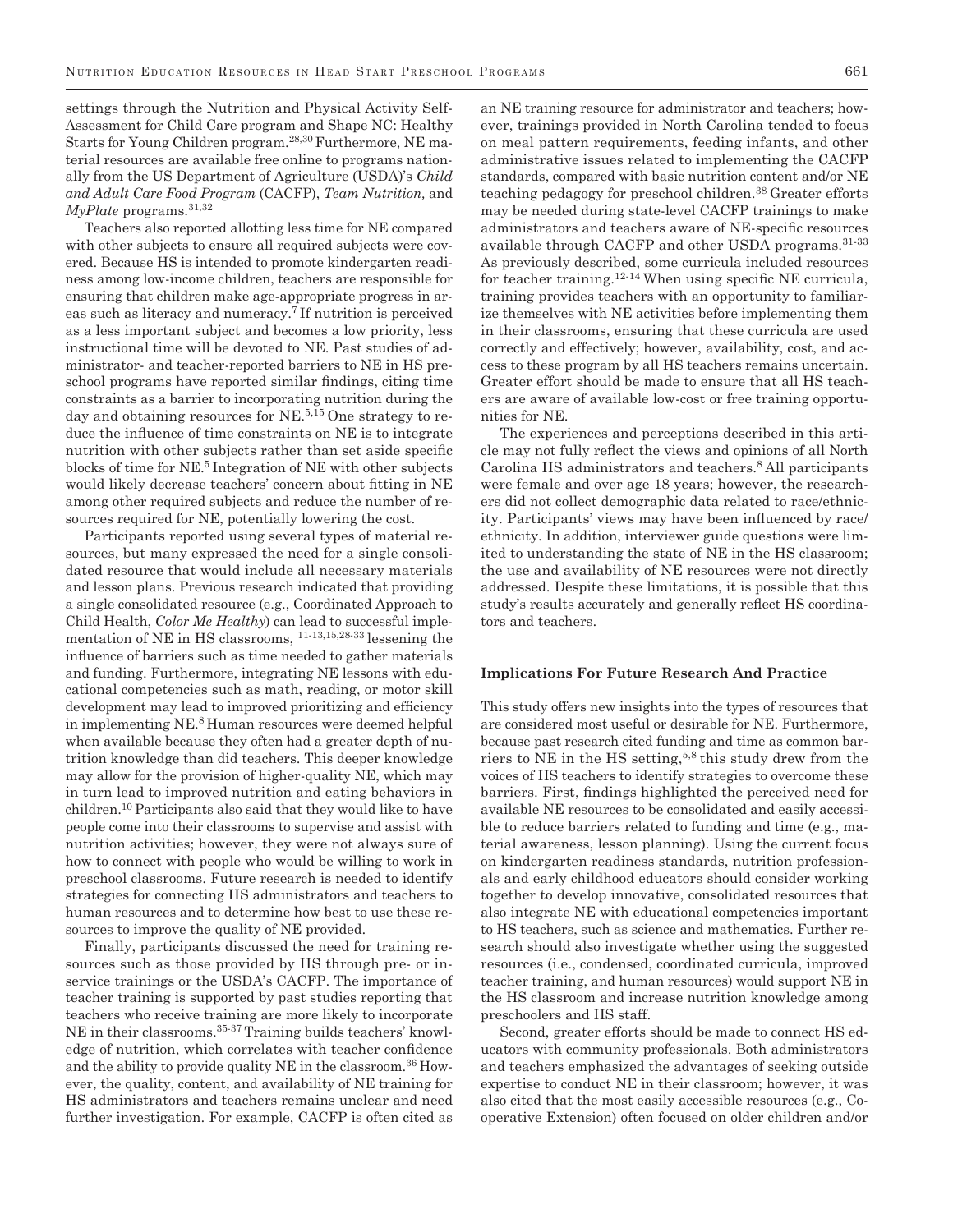adults. Because early childhood is a formative developmental period, state Extension specialists and educators should focus on offering programming specific to HS organizations to reach low-income minority children and families at a higher risk of obesity. Third, and potentially most important, findings revealed a need for development of new NE training resources for HS teachers. Nutrition professionals and early childhood educators should consider working together to develop innovative teacher training focused on improving HS teachers' understanding of basic nutrition content, NE pedagogy in early childhood settings, and potentially self-efficacy toward teaching NE. Whereas past research in kindergarten through grade 12 settings indicated that teachers who receive focused training in NE pedagogy devote more time to the subject and have higher levels of teaching self-efficacy,  $36,37$  future research is needed to examine the impact of the these factors on HS preschool teachers' personal nutrition knowledge, health behaviors, and actual classroom practice.

# **References**

- 1. Ogden CL, Carroll MD, Kit BK, Flegal KM. Prevalence of childhood and adult obesity in the United States, 2011-2012. JAMA. 2014;311:806-814.
- 2. Freedman DS, Khan LK, Serdula MK, Srinivasan SR, Berenson GS. BMI rebound, childhood height and obesity among adults: The Bogalusa Heart Study. Int J Obes. 2001;25:543-549.
- 3. National Diabetes Fact Sheet. Centers for Disease Control and Prevention. Atlanta, GA: US Dept of Health and Human Services; 2011.
- 4. Daniels SR, Arnett DK, Eckel RH, et al. Overweight in children and adolescents: pathophysiology, consequences, prevention, and treatment. Circulation. 2005;111:1999-2012.
- 5. Hughes CC, Gooze RA, Finkelstein DM, Whitaker RC. Barriers to obesity prevention in Head Start. Health Aff. 2010;29:454-462.
- 6. Head Start Program Facts Fiscal Year 2013. US Department of Health and Human Services Administration for Children and families. [https://eclkc.ohs.acf.hhs.gov/hslc/data/factsheets/docs/](https://eclkc.ohs.acf.hhs.gov/hslc/data/factsheets/docs/hs-program-fact-sheet-2013.pdf) [hs-program-fact-sheet-2013.pdf](https://eclkc.ohs.acf.hhs.gov/hslc/data/factsheets/docs/hs-program-fact-sheet-2013.pdf) Accessed August 17, 2016.
- 7. Head Start Program Performance Standards. US Department of Health and Human Services Administration for Children and Families.<https://eclkc.ohs.acf.hhs.gov/hslc/standards/hspps> Accessed August 17, 2016.
- 8. Carraway-Stage V, Henson SR, Dipper A, Spangler H, Ash SL, Goodell LS. Understanding the state of nutrition education in the head start classroom: a qualitative approach. Am J Health Educ. 2014;45:52-62.
- 9. Natale RA, Lopez-Mitnik G, Uhlhorn SB, Asfour L, Messiah SE. Effect of a child care center-based obesity prevention program on body mass index and nutrition practices among preschool-aged children. Health Promot Pract. 2014;15:695-705.
- 10. Williams PA, Cates SC, Blitstein JL, et al. Nutrition-education program improves preschoolers' at-home diet: a group randomized trial. J Acad Nutr Diet. 2014;114:1001-1008.
- 11. Sharma S, Chuang RJ, Hedberg AM. Pilot-testing catch early childhood: a preschool-based healthy nutrition and physical activity program. Am J Health Educ. 2011;42:12-23.
- 12. Farfan-Ramirez L, Diemoz L, Gong EJ, Lagura MA. Curriculum intervention in preschool children: Nutrition Matters! J Nutr Educ Behav. 2011;43(suppl 2):S162-S165.
- 13. Kannan S, Smith R, Foley C, et al. Fruit-Zotic: a sensory approach to introducing preschoolers to fresh exotic fruits at Head Start locations in western Massachusetts. J Nutr Educ Behav. 2011;43:205-206.
- 14. Davis SM, Sanders SG, FitzGerald CA, Keane PC, Canaca GF, Volker- Rector R. CHILE: an evidence-based preschool intervention for obesity prevention in Head Start. J Sch Health. 2013;83:223-229.
- 15. Dunn C, Thomas C, Pegram L, Ward D, Schmal S. Color Me Healthy, preschoolers moving and eating healthfully. J Nutr Educ Behav. 2004;36:327-328.
- 16. Goodell S, Stage V, Cooke NK. Improving trustworthiness of qualitative research through standardization and training practices [epub ahead of print]. J Nutr Educ Behav. 2016 Jul 6. [http://](http://dx.doi.org/10.1016/j.jneb.2016.06.001) [dx.doi.org/10.1016/j.jneb.2016.06.001](http://dx.doi.org/10.1016/j.jneb.2016.06.001)
- 17. Bowen GA. Naturalistic inquiry and the saturation concept: a research note. Qual Res. 2008;8:137-152.
- 18. Kondracki NL, Wellman NS, Amundson DR. Content analysis: review of methods and their applications in nutrition education. J Nutr Educ. 2002;34:224-230.
- 19. Creswell JW. Qualitative Inquiry & Research Design: Choosing Among Five Approaches. Thousand Oaks, CA: Sage Publications; 2007.
- 20. National Food Service Management Institute. More Than Mud Pies. University of Mississippi; 2014. [http://nfsmi.org/Resource-](http://nfsmi.org/ResourceOverview.aspx?ID=247)[Overview.aspx?ID=247](http://nfsmi.org/ResourceOverview.aspx?ID=247) Accessed August 23, 2016.
- 21. Head Start. I Am Moving, I Am Learning. 2009. [https://eclkc.ohs.](https://eclkc.ohs.acf.hhs.gov/hslc/tta-system/health/healthy-active-living/imil) [acf.hhs.gov/hslc/tta-system/health/healthy-active-living/imil](https://eclkc.ohs.acf.hhs.gov/hslc/tta-system/health/healthy-active-living/imil) Accessed August 23, 2016.
- 22. NC Cooperative Extension and North Carolina Division of Public Health. ColorMe Healthy. <http://colormehealthy.com/> Accessed August 23, 2016.
- 23. National Agriculture in the Classroom. The Farmer Grows a Rainbow.<http://www.agclassroom.org/rainbow/>Accessed August 23, 2016.
- 24. Blue Cross and Blue Shield of North Carolina Foundation. Be Active Kids. <http://beactivekids.org/bak/Front/Default.aspx> Accessed August 23, 2016.
- 25. Teaching Strategies, LLC. The Creative Curriculum. 2009. [http://](http://teachingstrategies.com/curriculum) [teachingstrategies.com/curriculum](http://teachingstrategies.com/curriculum) Accessed August 23, 2016.
- 26. FoodPlay Productions. 2009.<http://foodplay.com/> Accessed August 23, 2016.
- 27. Eat Smart, Move More.<http://eatsmartmovemorenc.com> Accessed August 23, 2016.
- 28. Nutrition and Physical Activity Self- Assessment for Child Care (NAP SACC) program. <https://gonapsacc.org>. Accessed August 23, 2016.
- 29. Witt KE, Dunn C. Increasing fruit and vegetable consumption among preschoolers: evaluation of Color Me Healthy. J Nutr Educ Behav. 2012;44:107-113.
- 30. Shape NC: Health Starts for Young Children program. [http://](http://www.smartstart.org/shape-nc-home/) [www.smartstart.org/shape-nc-home/](http://www.smartstart.org/shape-nc-home/) Accessed February 17, 2016.
- 31. USDA Team Nutrition. [http://www.fns.usda.gov/tn/team-nutri](http://www.fns.usda.gov/tn/team-nutrition)[tion](http://www.fns.usda.gov/tn/team-nutrition) Accessed February 17, 2016.